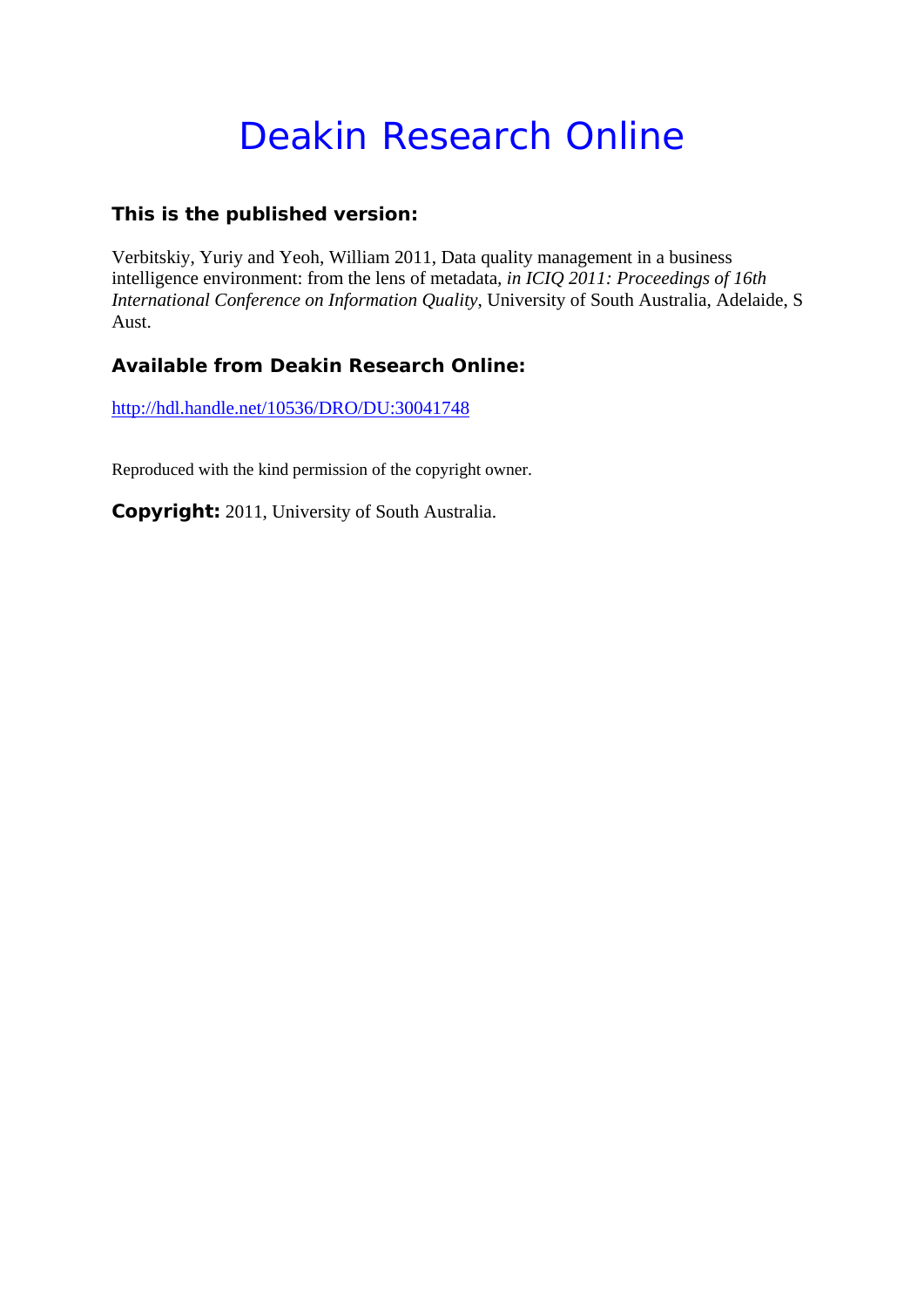# **DATA QUALITY MANAGEMENT IN A BUSINESS INTELLIGENCE ENVIRONMENT: FROM THE LENS OF METADATA**

(Research-in-Progress)

#### **Yuriy Verbitskiy**

University of South Australia, Australia Yuriy.Verbitskiy@unisa.edu.au

#### **William Yeoh**

Deakin University, Australia william.yeoh@deakin.edu.au

**Abstract**: Business Intelligence is becoming more pervasive in many large and medium-sized organisations. Being a long term undertaking Business Intelligence raises many issues that an organisation has to deal with in order to improve its decision making processes. Data quality is one of the main issues exposed by Business Intelligence. Within the organisation data quality can affect attitudes to Business Intelligence itself, especially from the business users group. Comprehensive management of data quality is a crucial part of any Business Intelligence endeavour. It is important to address all types of data quality issues and come up with an all-in-one solution. We believe that extensive metadata infrastructure is the primary technical solution for management of data quality in Business Intelligence. Moreover, metadata has a more broad application for improving the Business Intelligence environment. Upon identifying the sources of data quality issues in Business Intelligence we propose a concept of data quality management by means of metadata framework and discuss the recommended solution.

**Key Words**: Data Quality, Metadata, Business Intelligence

## **INTRODUCTION**

Recently Business Intelligence (BI) market has experienced high growth and BI technologies have consistently received attention by many Chief Information Officers [1]. BI is "*a set of concepts, methods, and technologies for turning separated data in an organization into useful information in order to improve business performance*" [2]. In a typical BI environment, data from different sources are extracted, transformed and loaded (ETL) into an Enterprise Data Warehouse (EDW) and, from there, are used for reporting across the organisation. A technical overview of the main BI stages is presented in Figure 1. Data quality plays a critical role in BI success since poor data quality can hinder business decisions at all levels of the organisation [3, 4]. Being very complex at the same time, data quality is an issue that costs billions of dollars [4, 5]. One reason for that is the fact that data used in the BI environment are used for decision making; furthermore a particular data set may be used in several decision processes [6].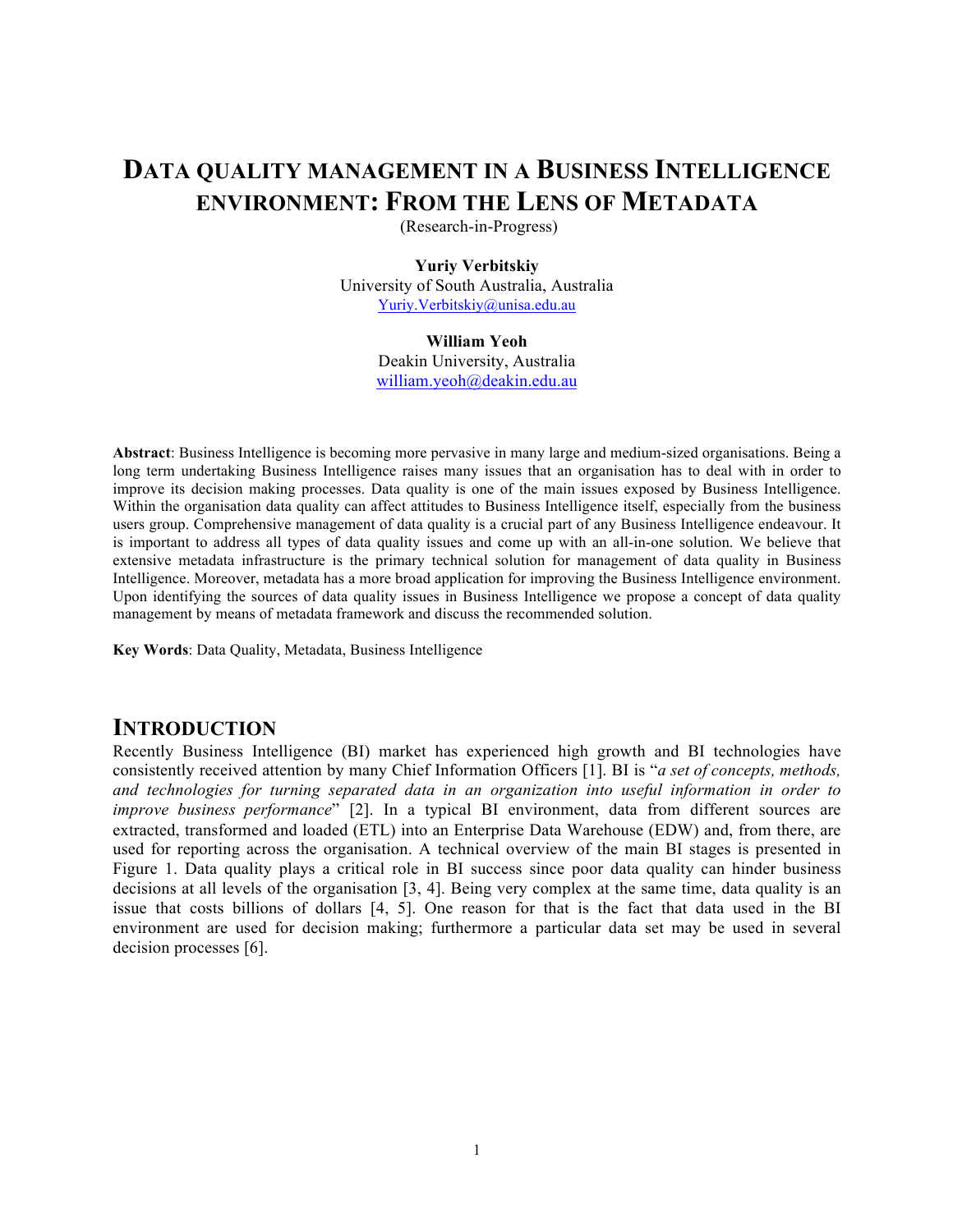

Figure 1 Main Business Intelligence stages

In general, there are two main sources of data quality issues involved in BI projects. The first is source systems. There are always data quality issues where data do not conform to business requirements (which might not be correctly outlined by business in the first place) in large corporate systems even after extensive testing by business users and IT developers. For instance, business users may forget about some business requirements; IT developers may not correctly understand some business requirements; some requirements may be lost during the testing; and some may not have been implemented because of time, budget or resource constraints. The classic example here is that a user types in the address of a customer incorrectly and the system does not perform any checking in order to advise the user of the error. The end result is that a source system stores data that do not conform to relevant business requirements.

Besides source systems, the second source of data quality problem is BI processes themselves. By integrating data from the source systems BI projects create new requirements for the existing data. Now the data should conform not only to the original source system requirements but also to new business requirements gathered for the BI project [6]. For example, if for the new BI project some existing data element is going to be used for reporting for the first time and the data would be grouped using that data element then major data quality issues with the data element become apparent. Consider the situation where after bringing the data about customers into the EDW, analysts started to create a report on top customer agents with grouping on agent locations for the first time. Data quality issues with agent data would become obvious where they have similar but slightly different agent names and wrong locations. It is a major task of the BI processes to drive more data exploration and analysis, thereby exposing all existing data quality issues, even those which were not considered before. BI processes may themselves become the source of data quality issues because they involve very complex operations with the data during all BI stages. The ETL represents the first key challenge for any BI project, "*70% of the risk and effort in the DW/BI project comes from this step*" [7]. The main reason for this is because during this step data with a different structure and designed for a different operational purpose are brought into one place and transformed in such a way as to enable them to be integrated and used together [6]. Another reason is varying levels of data quality across source systems or even within one source system [3].

Data design for an EDW mainly depends on the business requirements, the structure of the available data in the source systems and quality levels of the source data. The data design process is extremely complex in its own right involving understanding of the source data and related business processes, analysing business requirements, and ensuring naming conventions and data integration through using conforming dimensions and facts. Production of reports may not seem risky in terms of data quality if the data in the EDW conform to business requirements, but this BI process has its own reasons for concern. Full understanding of original business requirements for the EDW data set, EDW data set structure, related business processes and specific report requirements are the main factors for a successful report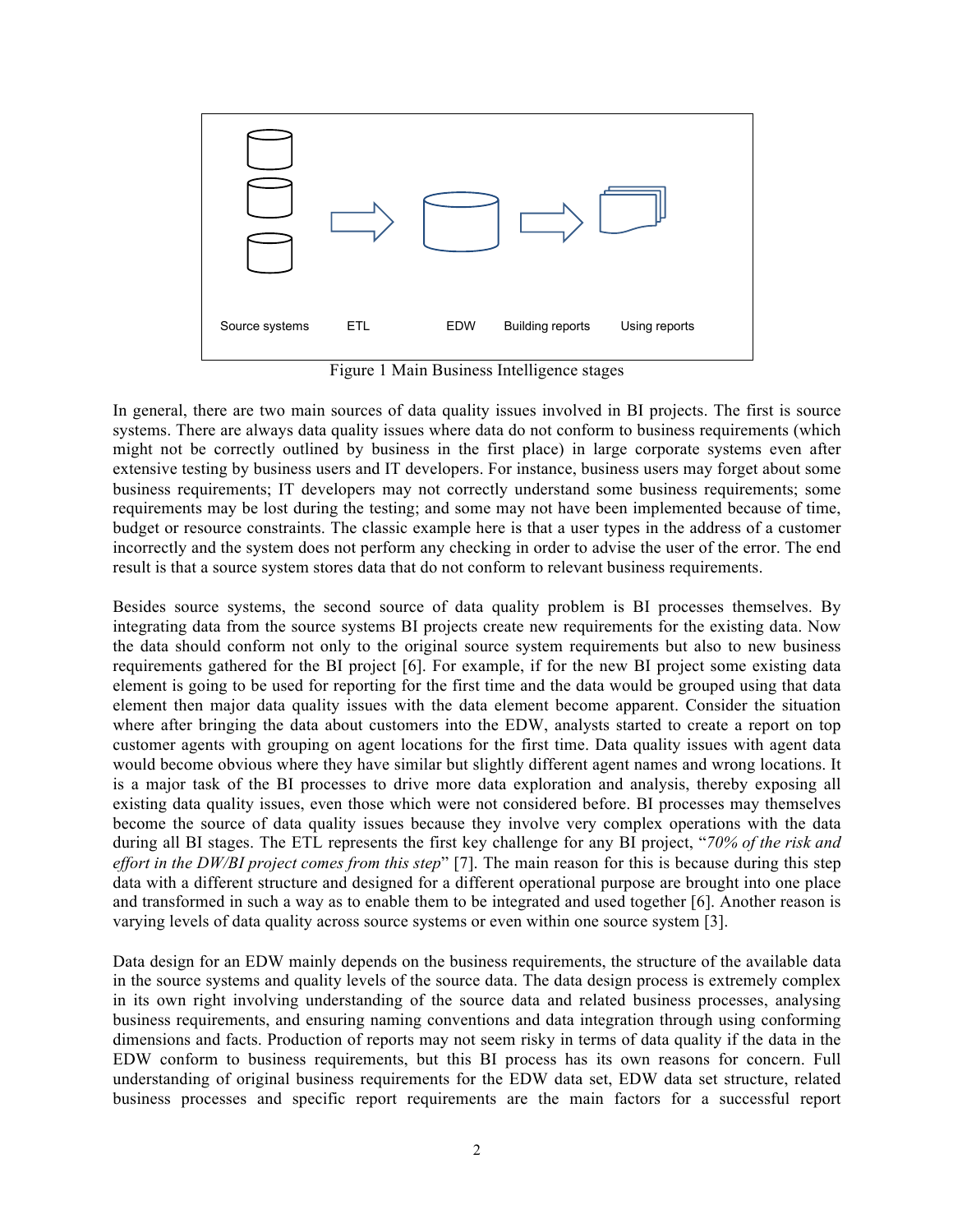development process. Merely to understand the data structure in the EDW can be a challenge since it usually stores multidimensional, integrated data that were designed to be used for different purposes. Presenting the data in the simplest way is another challenge. It requires solid knowledge of the available BI Reporting tools.

After the report development process is finished with the reports being approved by the corresponding business unit, there comes the last BI stage – using the reports. Even during this stage there is a risk of data quality issues appearing, especially when the report is used widely across the organisation. Some users do not understand the objective of the report or some of its content. Some users might find that the report functionality does not meet their needs and requires modification. Some users might claim that the data in the report are wrong. These issues are related to business users' understanding of the data and their experience with the Reporting tools. Adequate training as well as specific information related to the report is required.

For BI projects to succeed it is important to ascertain where the data quality issues originate in order to respond to them appropriately and also to inform all stakeholders involved in the BI projects about their sources. BI will expose data quality issues along the way but will not show BI as a source of all data quality issues. For data quality issues to be fixed in source systems requires appropriate business processes, tools and staff. It is useful to discuss responsibilities and possible actions at the beginning of the BI project in case critical issues are found later.

Data quality represents a huge risk for BI implementation. It is essential for BI to have comprehensive data quality management, to show the status of data quality across all BI stages starting from source systems and ending with the use of reports. Otherwise BI implementation will always have issues with business confidence in data quality and common understanding within the organisation of data quality issues and their sources.

There is a need for a framework that will assist with general BI issues, and address data quality in particular. This paper advocates that gathering, managing and providing BI metadata regarding data quality to all relevant types of users - technical and business users - is the best possible technical solution. Metadata serves as a mechanism that provides the context about the data within the BI environment [8] and the context about different elements of the BI environment. Without metadata the data and the BI environment itself cannot be understood properly [9]. In fact, Gartner Research argues that metadata management is one of the most important functionalities that the BI environment should deliver [10].

In this paper we focus on data quality issues that originate from BI processes. We also discuss general principles of data quality management in the BI environment, present the key metadata elements and show how they can be applied to support data quality management in BI. In brief, this paper presents discussion and findings regarding the following research questions:

- 1. What data quality issues does Business Intelligence face?
- 2. What are general data quality management principles for BI?
- 3. How can BI Metadata infrastructure support data quality management?

The remainder of this paper has been structured as follows. The next section provides a review of related work before elaborating on the data quality issues in the BI environment. The fourth section then outlines the data quality management principles. In the fifth section the authors present and discuss the metadata framework addressing of data quality issues in the BI environment. The final section provides a summary of the research.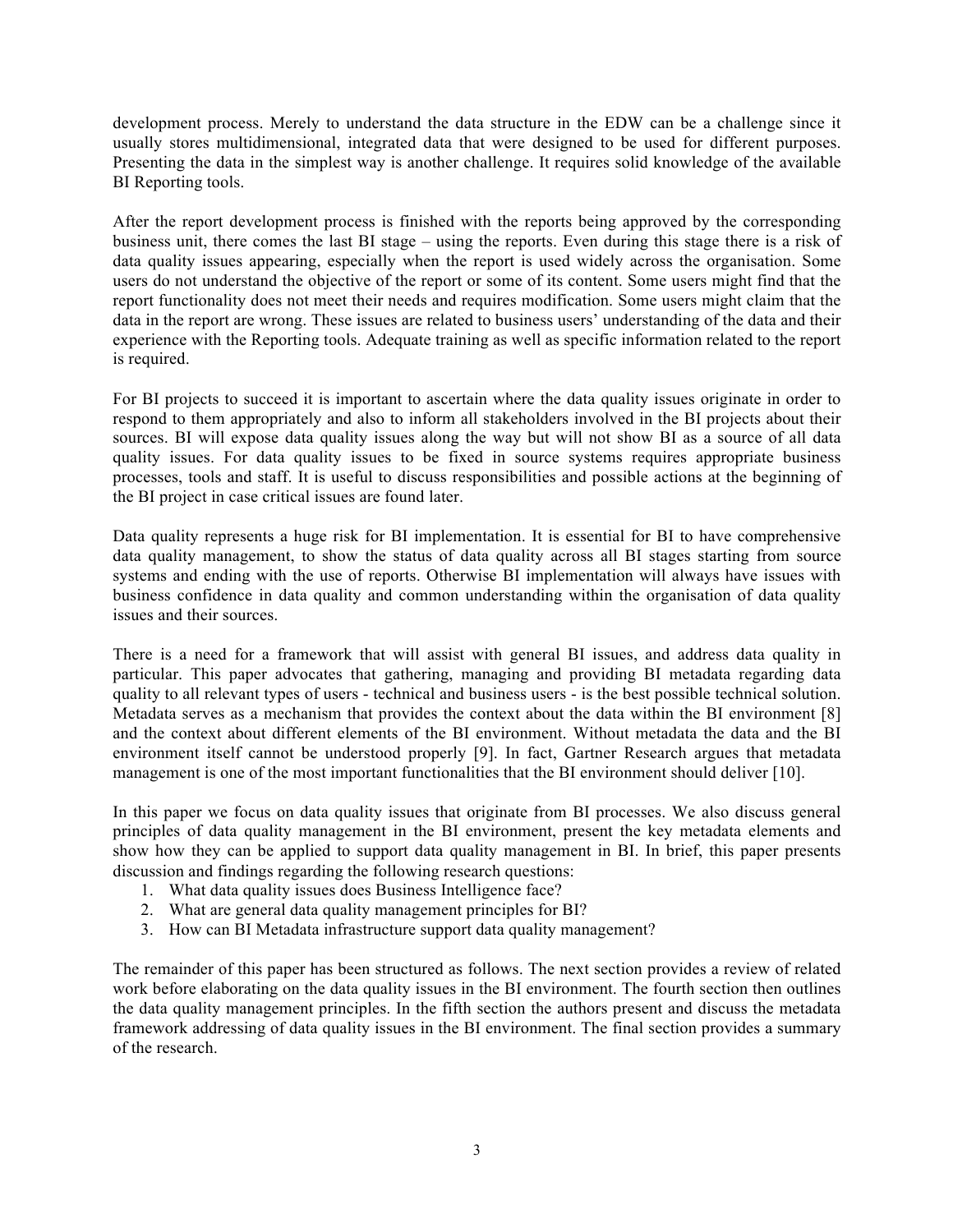## **RELATED WORK**

There have been numerous studies addressing data quality issues in the BI environment. It is common to use some metadata for dealing with data quality issues in BI [3, 5, 11-15]. Some researchers acknowledge the characteristics of the BI environment which require them to focus on specific data quality dimensions [6, 11, 12, 14]. However, not all previous work focused on dealing with data quality issues as such; some work focused on other topics in the data quality area like prioritisation of data quality enhancement in the Data Warehouse [6] and overall understanding of data quality across the organisations in specific industries [16]. In [17] the authors described a tool that presents metadata quality information and, therefore, allows analysing the status of metadata information stored in the metadata repository with ease. In [11, 18] the authors proposed a wide-ranging metadata model with an added quality metamodel. This metadata model covers information about the Data Warehouse in three perspectives: conceptual, logical and physical. The extensive metadata model was enhanced by with adding quality information about each object of the metadata model. The quality model also allows the user to distinguish between subjective quality goals and objective quality factors.

In addition, the idea of providing quality metadata about the data from which reports are generated is investigated in [3]. Focusing on three quality dimensions (completeness, consistency and confidence) the authors proposed the use of quality-aware reports which allow users to get the quality status of the report, to change the report output by tuning quality indicators and to share quality related feedback. Also, implementation of data quality processes based on metadata and integrated into the ETL process is described in [13]. Data quality processes are proposed to be implemented by using data quality rules applied in two certain parts of the BI environment (Staging area of ETL and EDW). This approach is suggested for situations where data quality tools are not available or there is difficulty with data quality tool integration. To address the challenge of constant changes in the quality of BI components (source systems, processes, etc.) and in the users' requirements, Li et al. [14] proposed a mechanism to capture and present quality changes to relevant end-users. For this they suggested two new services in the Data Warehouse architecture – Quality Factory, that stores quality information, and Quality Notification Service, that is responsible for notifying interested end-users. However, there is little literature that has explicitly addressed the data quality issues in the entire BI manufacturing process from source systems to report generation.

# **DATA QUALITY ISSUES IN THE BUSINESS INTELLIGENCE ENVIRONMENT**

Often, data quality is referred to as information quality with the main goals of "*meeting business requirements*" [9] or "*satisfying data usage requirements*" [4]. This definition conforms to a widely accepted understanding of data quality as being multidimensional [16] since there are many aspects of meeting business requirements. Data quality issues may appear at any stage of the BI cycle (Figure 2). If during the implementation of any BI stage the requirements are not fully understood or not implemented appropriately, the result will not meet the business requirements. In the end it does not matter what the exact reason is for a wrong number in the end user's report, but in order to manage data quality we certainly need to understand all data quality sources. Finally, if the user of the report does not have full confidence in the data presented in the report, does not understand what it means and does not have any tools to investigate their concerns, than he might think that there is a data quality issue even when this is not the case. This figure 2 shows all BI stages as sources of data quality issues. The detailed explanation of data quality issues at each stage of BI manufacturing process are as follows.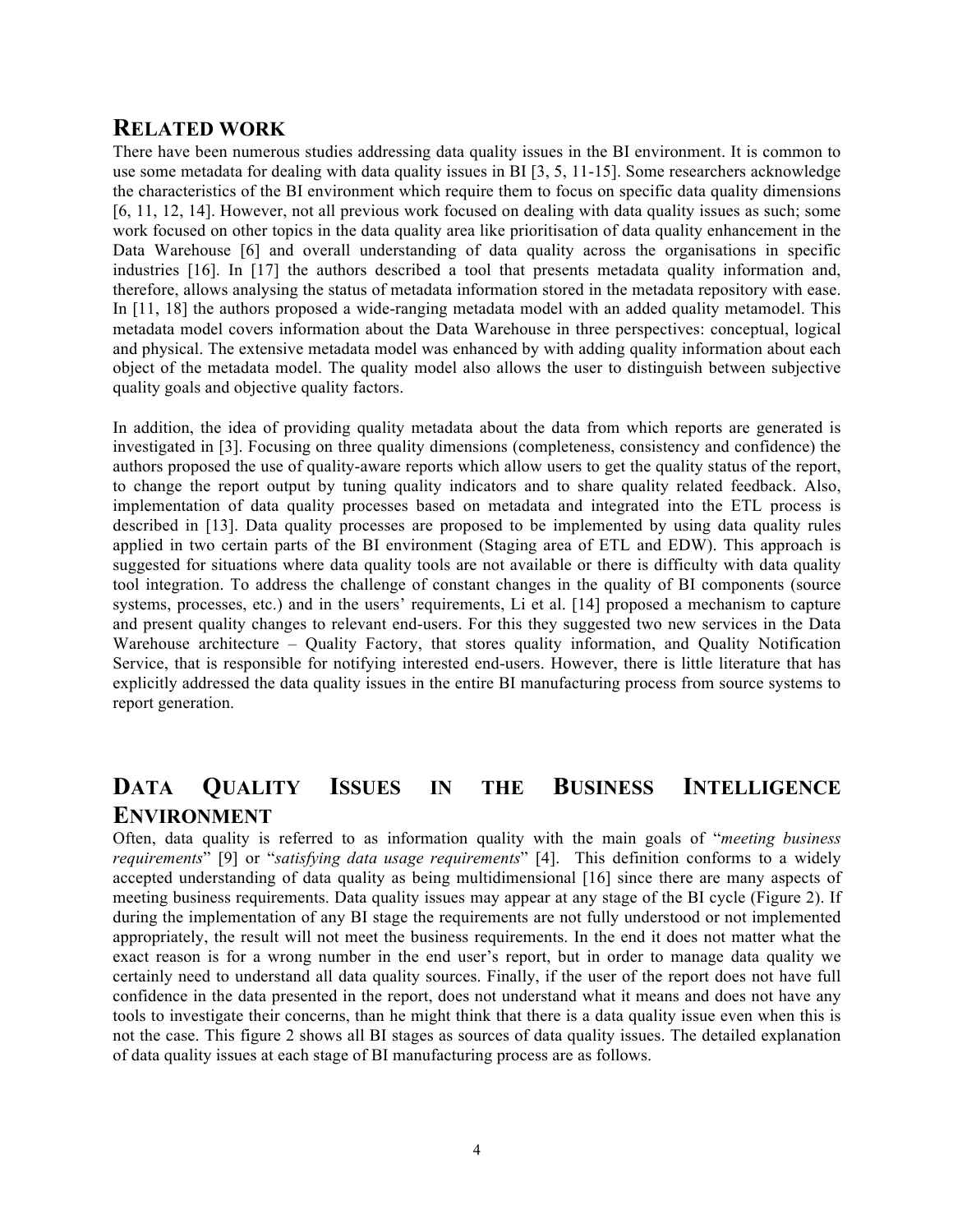

Figure 2 Main Business Intelligence stages as data quality sources

## *ETL Development*

Before starting to build the next ETL implementation technical staff needs to audit the source data (perform data profiling). Following this they are able to present the results of data profiling to business users in order to validate the business requirements in terms of data quality, enabling them to decide how to implement the ETL in the most effective way. The challenge here is that technical staff must have regular data profiling results for every significant ETL stage and as a result to have profiling results before and after the ETL process as regularly as required (e.g. daily). This allows the data quality to be constantly monitored during the ETL process and to be communicated directly to business users if required.

Having data profiling statistics for ETL greatly assists with implementing comprehensive data quality processes. It is proposed to have a centralized dimensional data model called Error Event Schema to record all errors during the ETL process [7]. Similarly we believe that it is necessary to have *overall ETL statistics* which stores not only errors but also all major profiling results during the ETL process to allow monitoring of data quality through time and to pick up new issues that arise in source systems or during the ETL process.

Another required data quality statistic is related to relationships between the fact table and the dimension. It is a quite common situation, especially immediately after building a new fact table, to find that a number of records in the fact table do not have corresponding values in the dimension. This usually happens because of a mismatch between data used for populating the fact table and data used for populating the dimension. It means that there are data quality issues in one of the sources. In this situation the predefined foreign key (e.g. '-1') in the fact table is assigned and it relates to a specific "Unknown" record in the dimension. Getting the total number of unknown records in the fact table related to the specific dimension can be implemented simply by counting records with the foreign key value equal to '- 1'. This *"Unknown" statistic* is an essential candidate to be included in the overall ETL statistics. Ideally there should not be any unknown records in the fact table but it is a long-term goal that cannot be achieved in a short term and that is why it requires constant monitoring.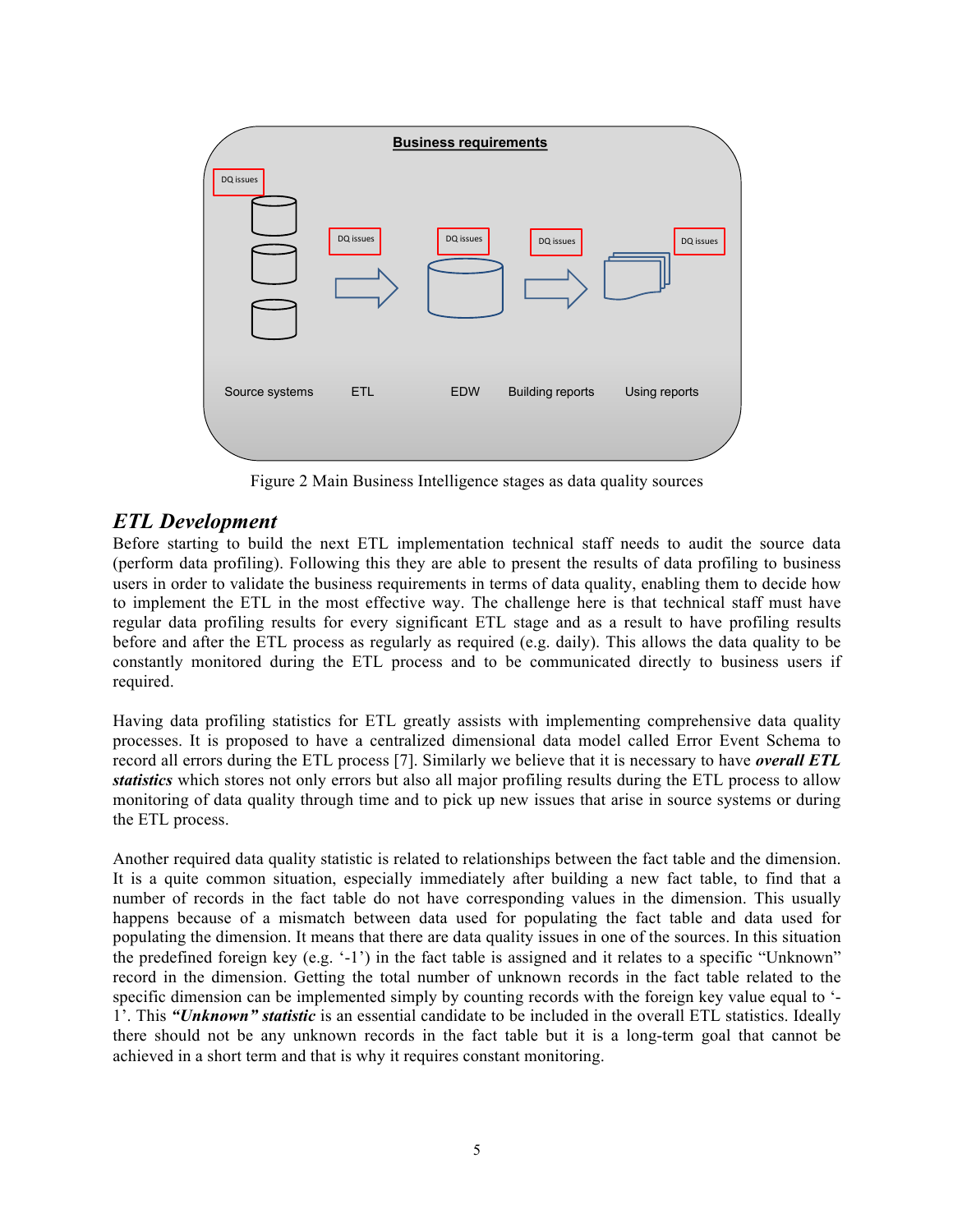It is also possible to have records in the fact table whose foreign keys are not associated with any primary keys in the dimension due to an error in ETL. This happens when the dimension gets rebuilt (with new primary keys) without rebuilding (changing foreign keys in the fact table to match new primary keys in the dimension) the fact tables. This type of issue signals critical problems in the ETL implementation that may require a review of all ETL development processes. This is a crucial statistic to have as part of the overall ETL statistics.

If there are data quality issues with values that form the dimension then it would be reasonable to have statistics about the number of records existing in the fact table and associated with every (or top 10/100) value in the dimension. This would allow a focus on the key values in the dimension for the data quality testing. Except for overall ETL statistics there should be a clear automatic presentation of relationships between all data elements involved in ETL – ETL relationship diagram. This diagram would enable precise impact analysis for changes in the operational sources and ETL itself. It would also allow the ETL result – EDW data column – to be confirmed with business requirements or, in other words, to get a lineage for the data element to confirm the source and transformations along the way. Providing lineage and dependency information on data is one of the essential requirements for any ETL system [7]. In situations where the ETL is implemented via scripting, it is hard to deliver the relationship diagram automatically and therefore the whole ETL process becomes a black box without any means of quality assurance. Using the manually updated documentation to resolve this issue usually results in out-of-date, inconsistent documents to support, which slows down the whole ETL process.

## *EDW design*

During this stage EDW modellers identify and analyse the corresponding business process, determine the grain of the fact table and identify candidate dimensions and fact measures [7]. In addition they have to implement data integration strategy using conformed dimensions and conformed facts.

Each fact table is designed to assist with a particular business process. Identifying and understanding the business process can be challenging in a large organisation. Designing the new fact table is an even more complex task. It is important to store information about each business process (and associated business requirements) implemented in the EDW and information about each related fact table (e.g. description of the main goal of the fact table and for what purposes it can be used). This helps to clarify business requirements behind each fact table and gives a picture of how each business process is covered in the EDW. This and other EDW specific information can be stored in overall EDW statistics.

Fact table grain is the level of detail in the fact table and is the key to understanding the fact table. In order to properly determine the grain for the future fact table it is necessary to not only analyse the business requirements but also to check what data is available in the source systems. The general rule here is to design the fact table with the lowest grain possible [7]. There are many factors involved which may lead the DW team to a different decision (e.g. performance, business requirements, simplicity or existing grain in other similar fact tables). Therefore it is very important to provide information about the grain of the fact table in the overall EDW statistics. Each fact table has a number of joined dimensions and fact measures. This information together with the grain defines the fact table. Having that information in the overall EDW statistics allows users to see how business requirements associated with particular business processes were implemented in the EDW.

## *Report development*

The next source of data quality issues is the report development process. If a report developer does not fully understand business requirements or is not confident about the relationship between data in the EDW then it is highly likely that the resulting report will not meet expectations. Understanding business requirements is not only about having sufficient business documentation. It is also about knowing what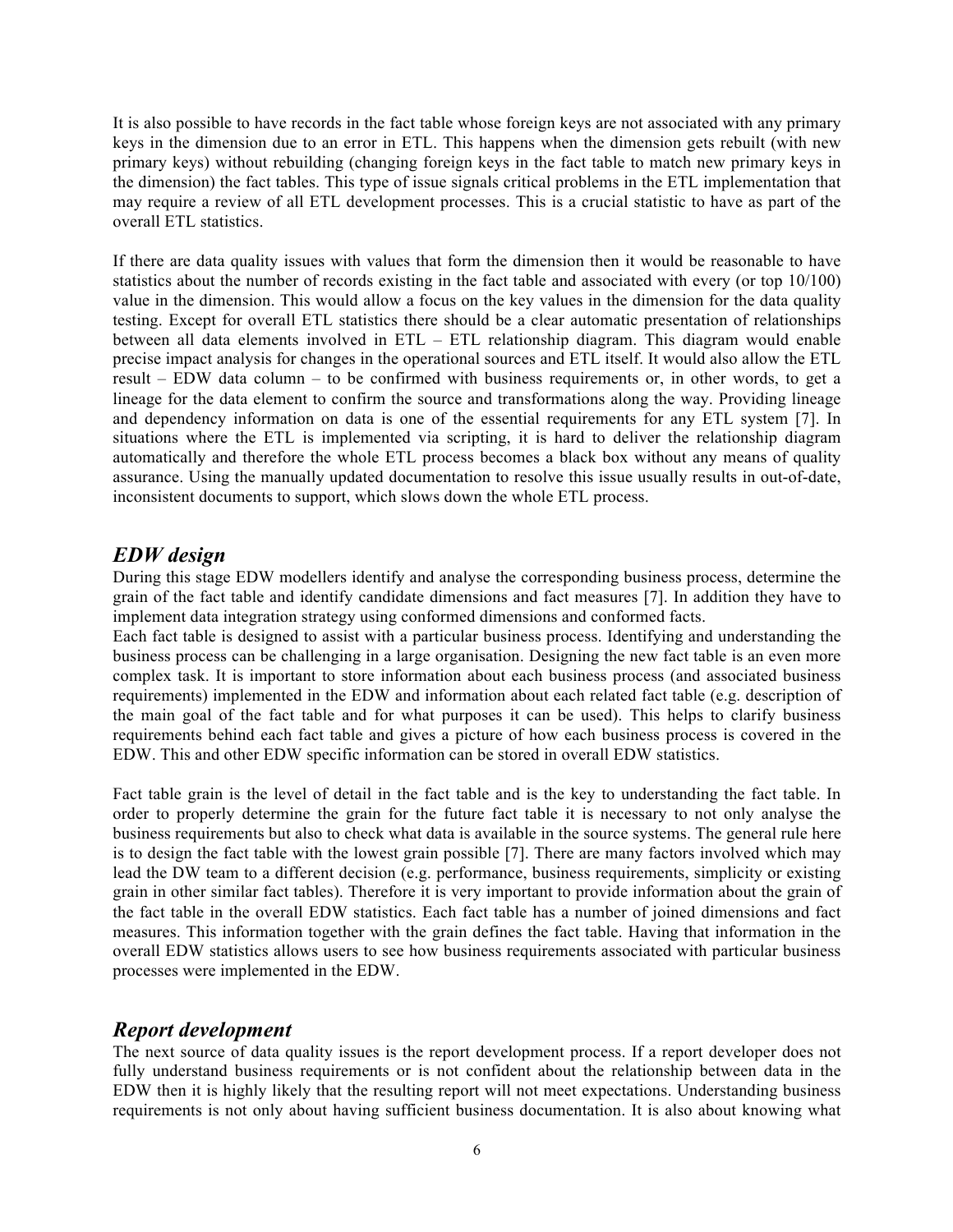data is available in the EDW, its structure and main features. For instance, the grain of the fact table is the key information for the report developer when he builds the report based on the corresponding fact table. The report developer might think that he groups the data at some level when in fact he groups the data at another level simply because he does not know the grain of the related fact table. At the same time determining and describing the grain for complex data sets of the report is also important.

Describing the report content becomes increasingly difficult the more data are available in the EDW. Powerful reporting tools allow working with complex data using complex aggregations and presenting them in different ways (e.g. lists, crosstabs, charts, maps) but they do not help with selecting the most transparent presentation method. Even describing the data sets in the report can be challenging depending on the complexity of data involved and filters applied.

## *Report use*

At the last stage when report users are using reports data quality issues may still arise. Mainly these relate to situations where report users do not understand the main goal of the report, confuse some information bits with others, are not confident of the meaning of the information, etc.

One way of dealing with this issue is to provide additional information or metadata required for the report user to understand the report. This metadata should contain the context of the report (e.g. report purpose, audience, usage information), information about related business processes and data quality information. Another way is to provide a mechanism to allow the user to give feedback about the report (similar to the approach in [3]). That feedback is not the real indicator since it represents only the user's opinion about his understanding of the report. The user might think that he does not understand the report correctly when in fact he does but is not completely confident, or, he might think that he understands the report completely when in reality he does not.

In brief, data quality issues, originating from the BI processes, indicate weak data quality management in the BI environment. They show that within BI processes there are problems with understanding the business requirements or with ensuring that business requirements are implemented correctly during each major BI stage. In order to deal with data quality issues it is important to assist all related users with understanding business requirements and their implementation during the BI processes.

Some data quality issues can be easily identified by having the necessary statistics automatically gathered from BI processes (e.g. overall ETL statistics) and some data quality issues cannot be identified easily even with gathering sufficient statistics (e.g. overall EDW statistics). Even if the statistics do not show the data quality issues explicitly, it is still critical to have those statistics in order to assist with general awareness of the BI environment and data quality status. Having all data quality information in one place would show where data quality issues exist and where there are no such issues and should make clear who is responsible for fixing data quality issues. It will also assure all involved stakeholders that data quality is constantly monitored and therefore they can be confident of the data. One result of this can be better understanding of BI processes and data quality management processes that may lead to improved adoption of BI in the organisation. The next section discusses the data quality management principles followed by a metadata framework that addresses the data quality requirements in the BI environment.

## **DATA QUALITY MANAGEMENT AND ITS PRINCIPLES**

Before presenting the metadata framework solution, we have to convey our understanding of data quality management in BI. By data quality management we mean establishment of tools, information and business processes that facilitate data quality management. Data quality management must have tools that deliver *integrated* data quality information in an *open* way to all participants involved in the BI processes. Data quality management should have *consistency* in business processes across different BI stages as well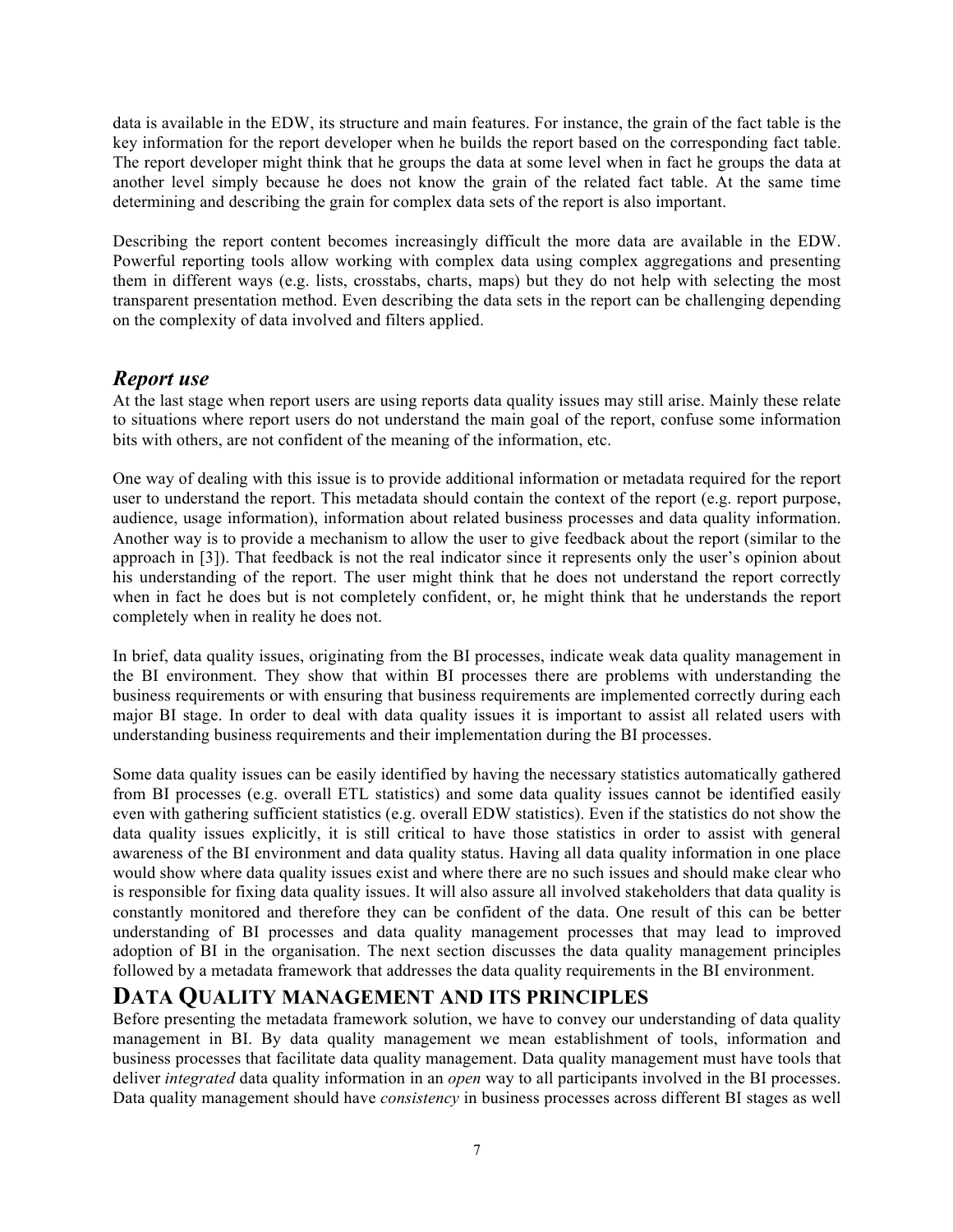as in *delivery* and *integration* principles of data quality. Data quality management processes must have *consistent responsibilities* principles and embed strong *assurance* principles. Below we will describe a proposed definition of data quality management by discussing specific features of the definition that represent the main principles of data quality management. By principles we mean high level requirements for the data quality management process. Each of these principles defines the requirements for the corresponding data quality tools, information or business processes.

## *Integration*

Comprehensive data quality management is possible only with having all data quality related information incorporated in one place. This allows us to get an instant picture of data quality status in all BI stages. It allows engagement of different types of users in the same data area, to see others' progress and have confidence in data quality. Integrated data quality allows us to automate or semi-automate data quality processes, which can be helpful between BI stages and/or between different teams involved.

Integration of data quality data requires integrated metadata from all BI stages. Integrated metadata describes elements of the BI environment at different BI stages and represents a foundation for data quality integration. It connects different elements of the BI environment and hence provides lineage and dependency capabilities for data in the BI environment. Data quality information is a part of the overall integrated BI metadata. In other words, data quality management requires integrated data quality information which in itself requires sound integrated BI metadata. All this demands tight integration with BI databases, which store data as they move though ETL stage, come into the EDW and appear on the end-user report.

## *Responsibility*

Acknowledging the fact that responsibility for data quality is dispersed across the organisation, we think that there is a need for a common rule for sharing this responsibility. We propose a principle of consistency in responsibility for data quality across the organisation – responsibility rests with the unit which has oversight of the area that is a source of data quality issues. As people who are responsible for the design of EDW should not be responsible for ETL issues (and therefore should not test the ETL results), ETL developers should not be responsible for issues in the source systems. Unfortunately with the ETL stage it is a bit more complex. Since this is a major initial stage in BI processes (after collecting business requirements), ETL developers have to perform data profiling in order to communicate the data quality condition back to business owners of the source systems. It is up to business owners (and organisation-wide practices) to decide how to deal with data quality issues in existence.

## *Openness/Transparency*

Data quality results from any BI stage should be easily accessible by anyone in the organisation to provide confidence to all involved users and, especially, to business users, and to increase awareness of existing data quality sources and processes of managing data quality in the BI environment.

## *Consistency*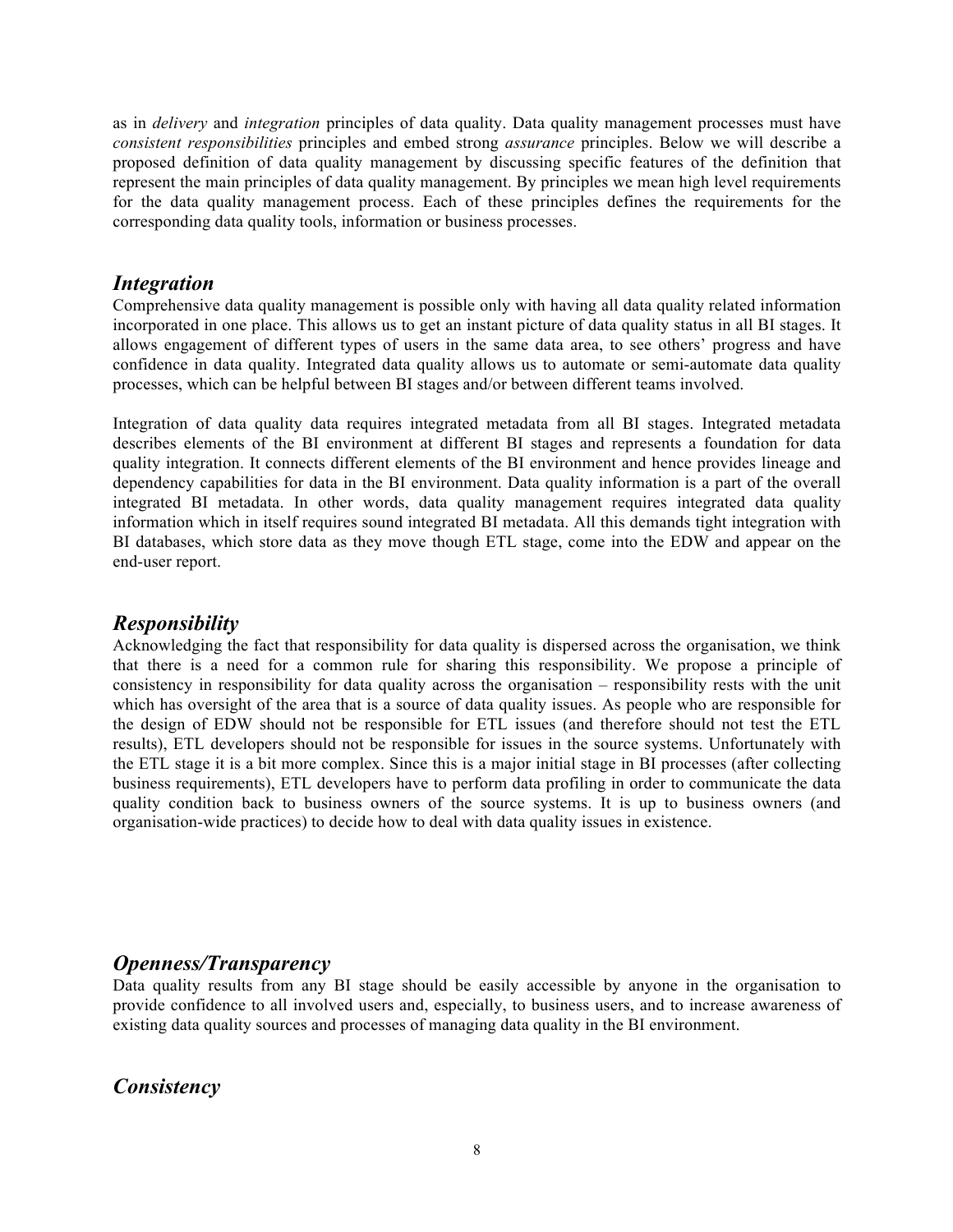To make data quality more comprehensible by all types of users the data quality information should be based on a consistent data structure across the BI environment. There needs to be a consistent way of storing, and delivering data quality information and a clear way of analysing data quality information. Having similar interfaces and consistent principles and processes around data quality for every BI stage makes the whole management process more intuitive for users when they encounter data quality information relating to another BI stage.

## *Delivery (One stop shop)*

In terms of delivery data quality information should be easily accessible from the BI environment. On opening a BI report the user wants to see the overall status of the report in terms of data quality and if required to get quality details about particular data elements presented in the report. This principle requires having integrated data quality information.

#### *Assurance*

Assurance practices needs to be embedded into each data quality management process. Major actions related to data quality management should be quality assured. The whole data quality management process should be based on best practice and independent quality assurance ideally performed by an external party. Quality assurance can be performed by an internal party depending on the cost-benefit of using the external party.

The data quality of each stage in the BI environment depends on the data quality results of the previous one. If a critical issue arises during the ETL stage then going forward with the testing of EDW design is useless and so on. At the same time, according to the main goal of data quality – "meeting business requirements" – it is becoming obvious that business users should be aware of the data quality status and its progress toward meeting business requirements [9]. The problem here is that it can be difficult for business users to come up with a final list of business requirements at the early stages of the project, especially for a new data set. Sometimes business users need to see some results before they can provide the final version of business requirements. Often at the beginning of the project overall business requirements are in a state of flux. This means that data quality requirements can also change from time to time. Only when business users start to work with a new area in the data set, they become interested in data quality information. At that time they should be able to get an overall picture of the data quality condition, identify all existing issues and based on the provided information initiate the process of fixing the issues. For this to happen all BI process participants (ETL developers, EDW designers, report developers) must share responsibility for providing information about data quality status related to their area. Transparency of data quality information will assist all users with understanding of BI processes and reported results and also provide required confidence in data to business users.

## **METADATA FRAMEWORK TO SUPPORT DATA QUALITY MANAGEMENT**

Earlier we defined metadata as a mechanism for describing elements of the BI environment and data. Having metadata infrastructure that gathers, processes and furnishes relevant metadata information to all types of users allows them to efficiently manage and share the knowledge about the BI environment. It seems reasonable to have a broad BI metadata system that will, in addition to other metadata information, provide data quality information. Thus a data quality initiative would be a part of overall metadata strategy. Below we describe major metadata elements that represent a basis for data quality metadata in the BI environment.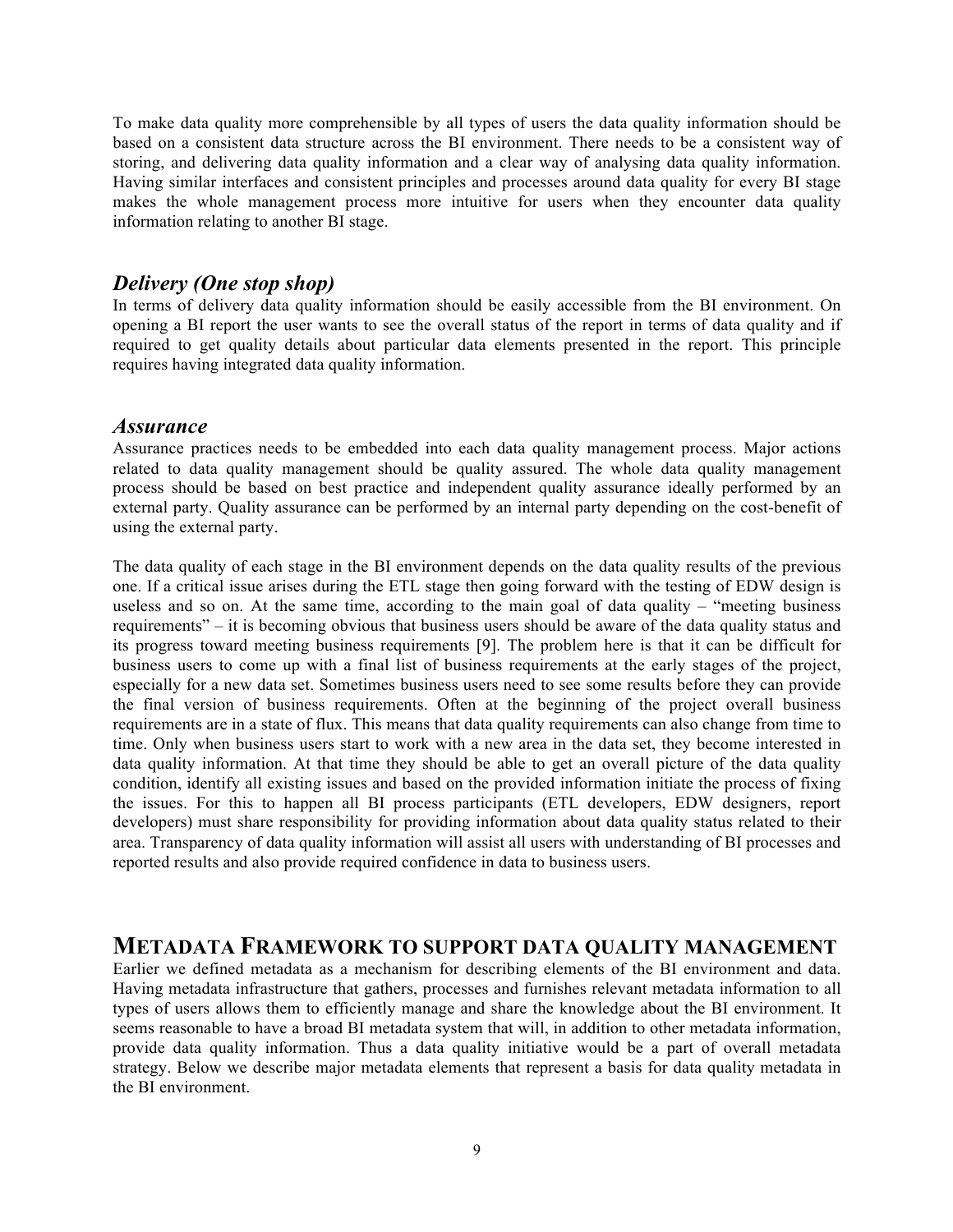As we mentioned earlier, data quality has many dimensions or, in other words, there are many attributes for describing data quality. Some of them are consistency, completeness, confidence, freshness, coherence and accuracy [3, 6, 11, 12, 18]. These data quality dimensions are common in the leading profiling tools [9]. Some of these quality dimensions are more relevant for particular types of users; some of them are more relevant for describing particular elements in BI processes. These choices can be made based on the type of the new data set and overall business requirements. Relevance of some data quality dimensions can change over time as usage of data quality becomes more widespread. While these quality dimensions can be decided later, there is a need to define the main elements of the BI environment for data quality management. These elements should also represent the major metadata elements of the BI environment. If they are important enough to have quality assurance in place, then they represent the most important elements in the BI environment.



Figure 3 Main metadata elements for data quality model

Based on data quality issues that we identified earlier, we propose the following main metadata elements for the metadata data quality model. Each BI stage has three core metadata elements that should be used for designing a data quality model of the related BI stage. Some of the metadata elements appear to be the same in different BI stages. It means that the same metadata element may have different data quality attributes depending on the BI stage e.g. a table element in source systems would have different data quality attributes from a table element in the EDW.

If design of the metadata data quality model is based on a dimensional approach then each BI stage would represent a business process while main metadata elements would represent compulsory dimensions for each fact table that represents the corresponding business process (BI stage).Below is an example of how an *ETL relationship diagram* can be implemented using proposed core metadata elements (Figure 4). Each relationship within the ETL processes would have a number of source data elements and a number of destination data elements. All data elements would be uniquely identified by a value in the database, table and column dimensions. The relationship dimension will have attributes about a business rule (if applicable) and about transformation implemented along the way. Relationship fact table will allow the definition of many source and destination data elements for each particular relationship. The relationship Role dimension would store a role of the data element in the relationship, for instance, source data element or destination data element. The "Count" measure would have a constant value of '1' in order to allow counting data elements involved in the relationships.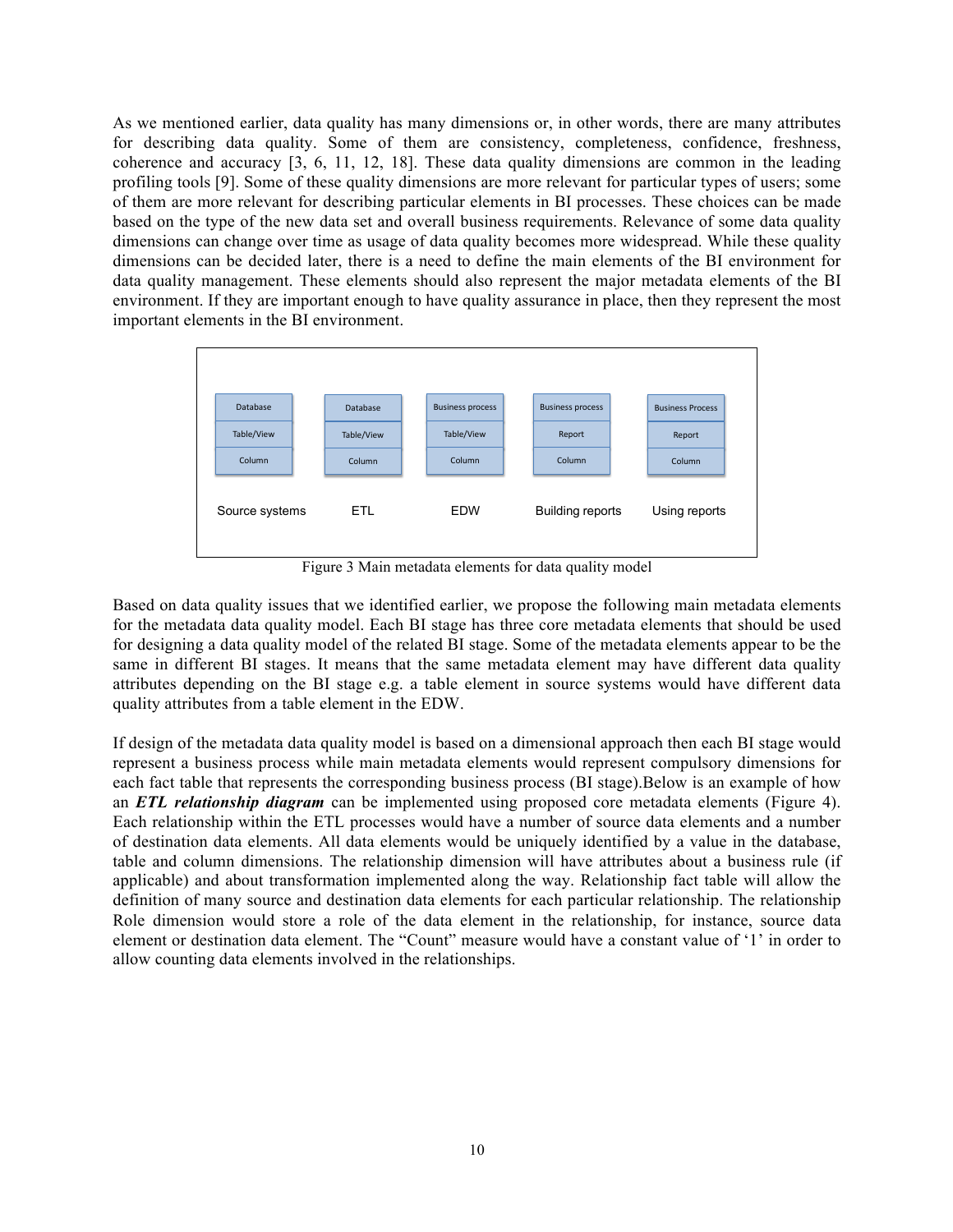

Figure 4 Example of ETL Relationship Diagram

As well as describing particular BI stage, proposed metadata elements can be used to describe relationships between elements of the BI environment existing in different BI stages. For example, consider a connection between the EDW BI stage and the Building reports BI stage which is implemented by storing the relationship between Column element on the report and source Column elements from the EDW (Figure 5). Each Column element in the report is a transformation of one or many Column elements from the EDW. Information about transformation and corresponding business rule is stored in the Relationship dimension. This model provides a lot of insightful information e.g. a list of all EDW tables used for the report, a list of all reports dependent on a particular EDW table and how business processes in the reporting area are correlated with the business process in the EDW.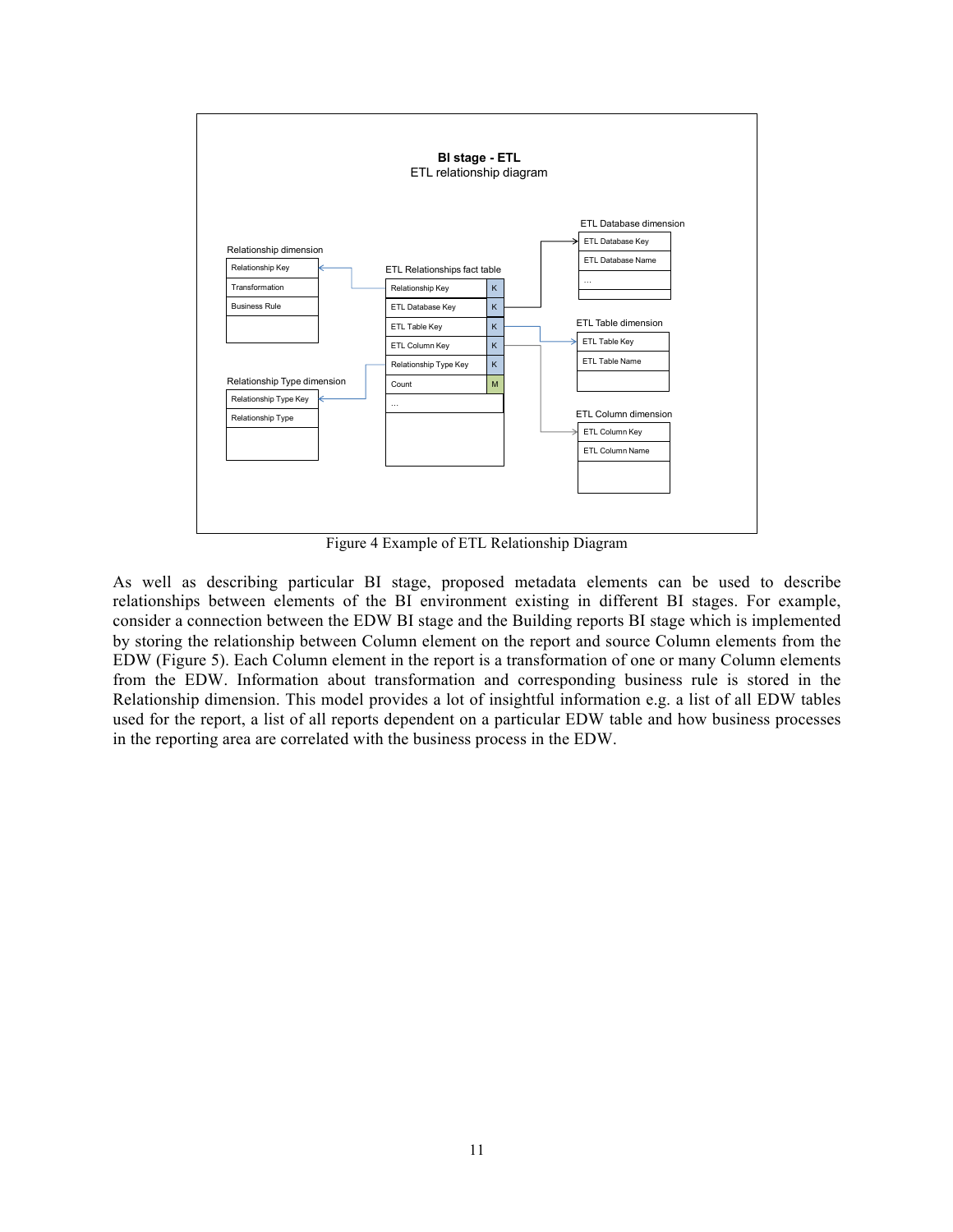

Figure 5 Example of Connection between BI stages

## **SUMMARY**

In summary, data quality represents a massive risk for the BI effort. BI processes have to incorporate steps for dealing with data quality issues originating from source systems and assure data quality within BI processes. Comprehensive data quality management is a necessity for BI success in the organisation. But data quality management is not only about monitoring and fixing data quality issues. It is also about educating all types of BI users about data quality, data and the BI environment.

In this paper we have discussed data quality as being a main indicator for meeting business requirements. We discussed major sources of data quality issues, presented particular examples and outlined the information required to deal with given data quality issues. Furthermore, we recommended key principles to assist with the development of a comprehensive data quality management process. In addition, use of a metadata framework has been proposed as a main technical solution for data quality management with key metadata elements. Accordingly, we presented examples of the proposed metadata elements for describing data quality information across the BI environment. Combined, these ideas and proposals represent a methodology for comprehensive management of data quality in the BI environment.

## **REFERENCES**

- 1. Gartner (2009) *Gartner EXP Worldwide Survey of More than 1,500 CIOs Shows IT Spending to Be Flat in 2009*.
- 2. Hancock, J. and R. Toren, *Practical Business Intelligence with SQL Server 2005*. 2006: Addison Wesley Professional. 432.
- 3. Daniel, F., et al. *Managing Data Quality in Business Intelligence Applications*. in *VLDB Endowment*. 2008. Auckland, New Zealand: ACM.
- 4. Khatri, V. and C.V. Brown, *Designing data governance.* Commun. ACM, 2010. **53**(1): p. 148-152.